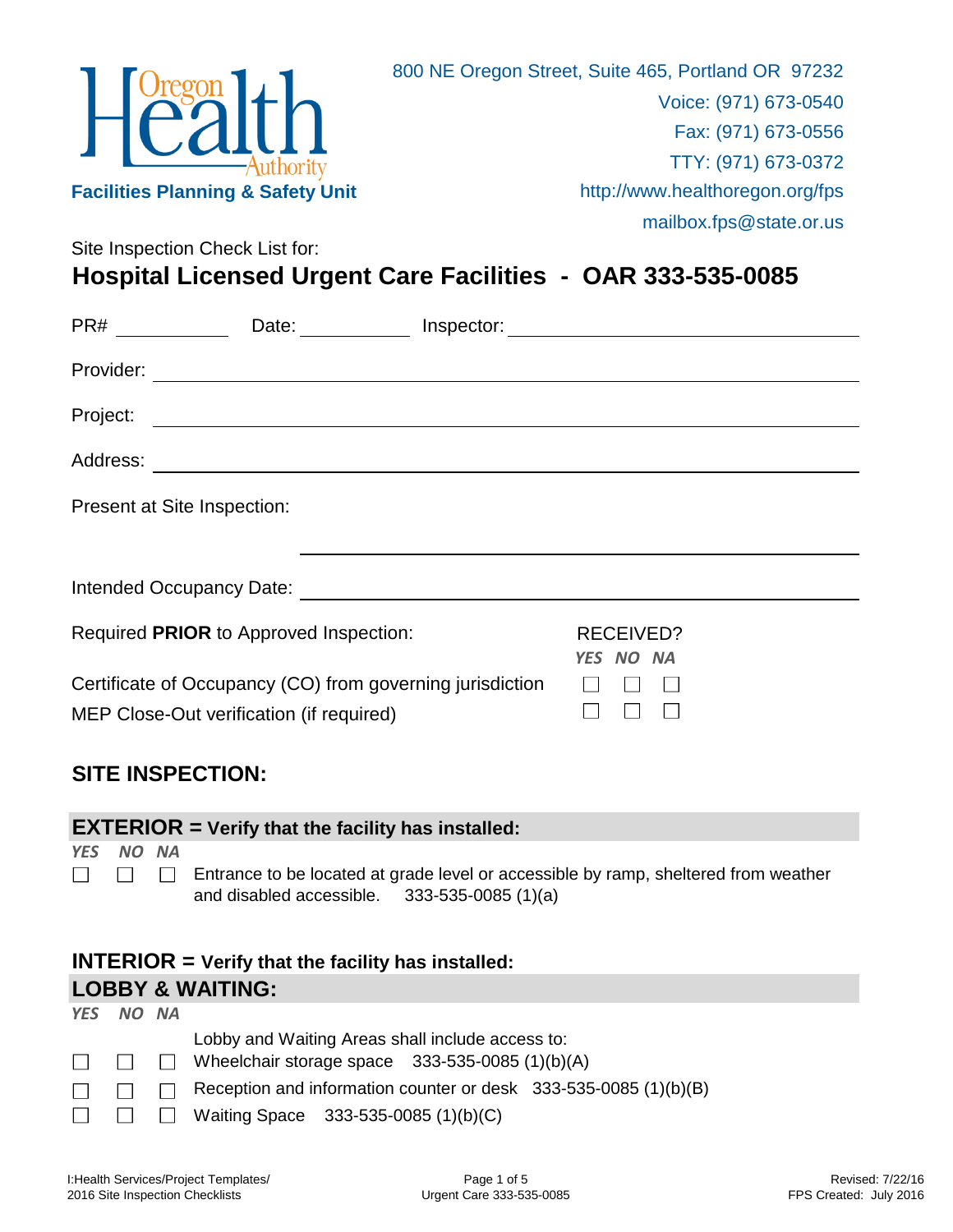|            |       | <b>Public toilet facilities</b><br>$333 - 535 - 0085$ (1)(b)(D)                                                                                                                                                                                                                                            |
|------------|-------|------------------------------------------------------------------------------------------------------------------------------------------------------------------------------------------------------------------------------------------------------------------------------------------------------------|
|            |       | Access to a telephone shall be provided to public, patients, and patients family<br>regardless of the installation of a public pay telephone installed by the telephone<br>333-535-0085 $(1)(b)(E)$<br>company                                                                                             |
|            |       | Conveniently accessible provisions for drinking water shall be provided. This may be<br>outside the patient area, in shared facilities<br>333-535-0085 (1)(b)(F)                                                                                                                                           |
|            |       | Interview space(s) for private interviews relating to social service, credit, and<br>Multipurpose rooms for conferences, meeting, and health education shall<br>admissions.<br>In small facilities, the room may also serve for consultation and other<br>be provided.<br>333-535-0085 (1)(c)<br>purposes. |
|            |       | An office area for business transactions, records, and other administrative functions,<br>separate from public and patient areas for confidentiality, shall be provided.<br>333-535-0085 (1)(d)                                                                                                            |
|            |       | Secure storage for employees' personal property. Locked storage (cabinets or secure<br>drawers) convenient to workstations shall be provided for staff valuables.<br>333-535-0085 (1)(e)                                                                                                                   |
|            |       | General storage facilities for office supplies, equipment, sterile supplies, and<br>pharmaceutical supplies shall be provided within or convenient to administrative areas.<br>333-535-0085 (1)(f)                                                                                                         |
|            |       | At least one housekeeping room per floor shall be provided. Each housekeeping room<br>shall contain a floor sink or service sink and storage for housekeeping supplies and<br>$333 - 535 - 0085(1)(g)$<br>equipment.                                                                                       |
|            |       | <b>EXAM/TREATMENT AREAS:</b>                                                                                                                                                                                                                                                                               |
| <b>YES</b> | NO NA |                                                                                                                                                                                                                                                                                                            |
|            |       | Examination rooms(s) for medical, obstetrical, and similar examinations shall have:<br>$333-535-0085(2)(a)$                                                                                                                                                                                                |
|            |       | A net minimum floor area of 80 SF, excluding such spaces as vestibule, toilet, closet,<br>and work counter (whether fixed or movable.)                                                                                                                                                                     |
|            |       | Arrangement shall permit at least 2 feet 8 inches clearance at each side and at the foot<br>of the examination table.                                                                                                                                                                                      |
|            |       | A hand-washing station                                                                                                                                                                                                                                                                                     |
|            |       | Counter or shelf space for writing shall be provided.                                                                                                                                                                                                                                                      |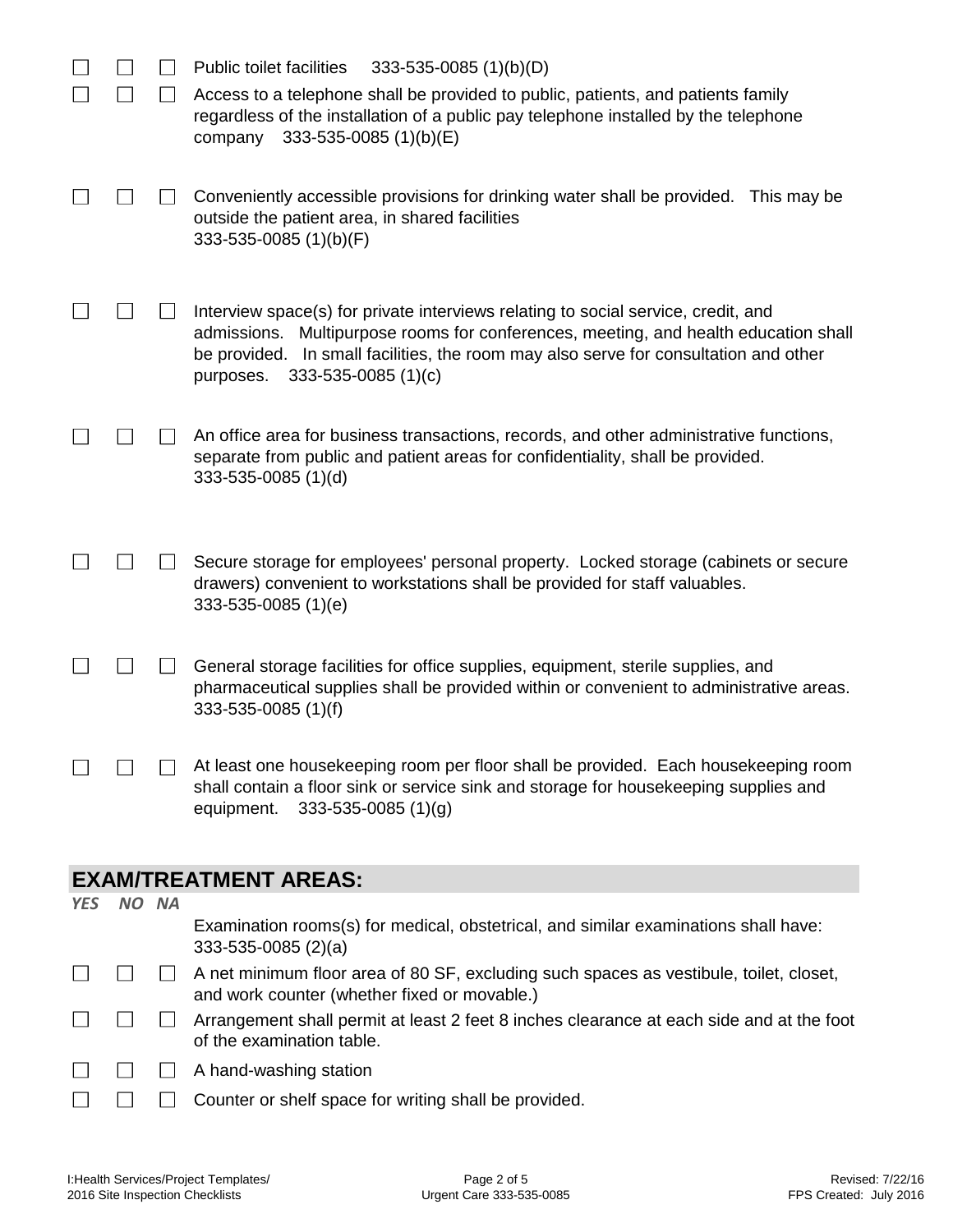|            |     |                                   | Treatment Room(s) for minor surgical procedures and cast procedures shall have:                                                                                                                                     |
|------------|-----|-----------------------------------|---------------------------------------------------------------------------------------------------------------------------------------------------------------------------------------------------------------------|
|            |     |                                   | 333-535-0085 (2)(b)                                                                                                                                                                                                 |
|            |     | $\Box$                            | A minimum floor area of 120 SF, excluding such spaces as vestibule, toilet, closet, and<br>work counter (whether fixed or moveable.)                                                                                |
|            |     | $\perp$                           | The minimum room dimension shall be 10 feet.                                                                                                                                                                        |
|            |     | $\mathsf{I}$                      | A minimum clearance of 3 feet around the perimeter of the treatment table shall be<br>provided.                                                                                                                     |
|            |     |                                   | Work counters, storage cabinets, and a hand-washing station shall be provided.                                                                                                                                      |
|            |     |                                   | Provide patient toilet(s) readily available or within the clinic space<br>333-535-0085 (2)(k)                                                                                                                       |
|            |     |                                   | A toilet room containing a hand-washing station shall be accessible from all<br>examination and treatment rooms.<br>333-535-0085 (2)(n)                                                                             |
|            |     | $\mathsf{L}$<br>$\perp$<br>$\Box$ | Handwash Station to Include:<br>Handwash Sink<br>Soap Dispenser<br>Single Use towel dispenser                                                                                                                       |
|            |     |                                   | <b>Hands Free Faucet</b>                                                                                                                                                                                            |
|            |     |                                   | Where a facility contains no more than (3) examination or treatment rooms, the patient<br>toilet shall be permitted to serve waiting area. 333-535-0085 (2)(n)                                                      |
|            |     |                                   | Documentation space for charting and writing clinical records shall be provided.<br>$333 - 535 - 0085$ (2)(c)                                                                                                       |
|            |     |                                   | Work counter                                                                                                                                                                                                        |
|            |     |                                   | Communication systems                                                                                                                                                                                               |
|            |     | $\Box$                            | Space for supplies                                                                                                                                                                                                  |
|            |     |                                   | A separate space may be omitted if these functions are accommodated in each<br>examination room and each treatment room.                                                                                            |
|            |     |                                   | <b>CLINIC SUPPORT SPACE:</b>                                                                                                                                                                                        |
| <b>YES</b> | NO. | <b>NA</b>                         |                                                                                                                                                                                                                     |
|            |     | $\mathsf{L}$                      | A Cardiac Pulmonary Resuscitation emergency cart shall have a dedicated storage<br>space away from traffic but immediately available to all areas including entrance and<br>333-535-0085 (2)(d)<br>receiving areas. |

 $\Box$  CPR cart shall have a dedicated emergency outlet. 333-535-0085 (2)(d)

 $\Box$ 

 $\Box$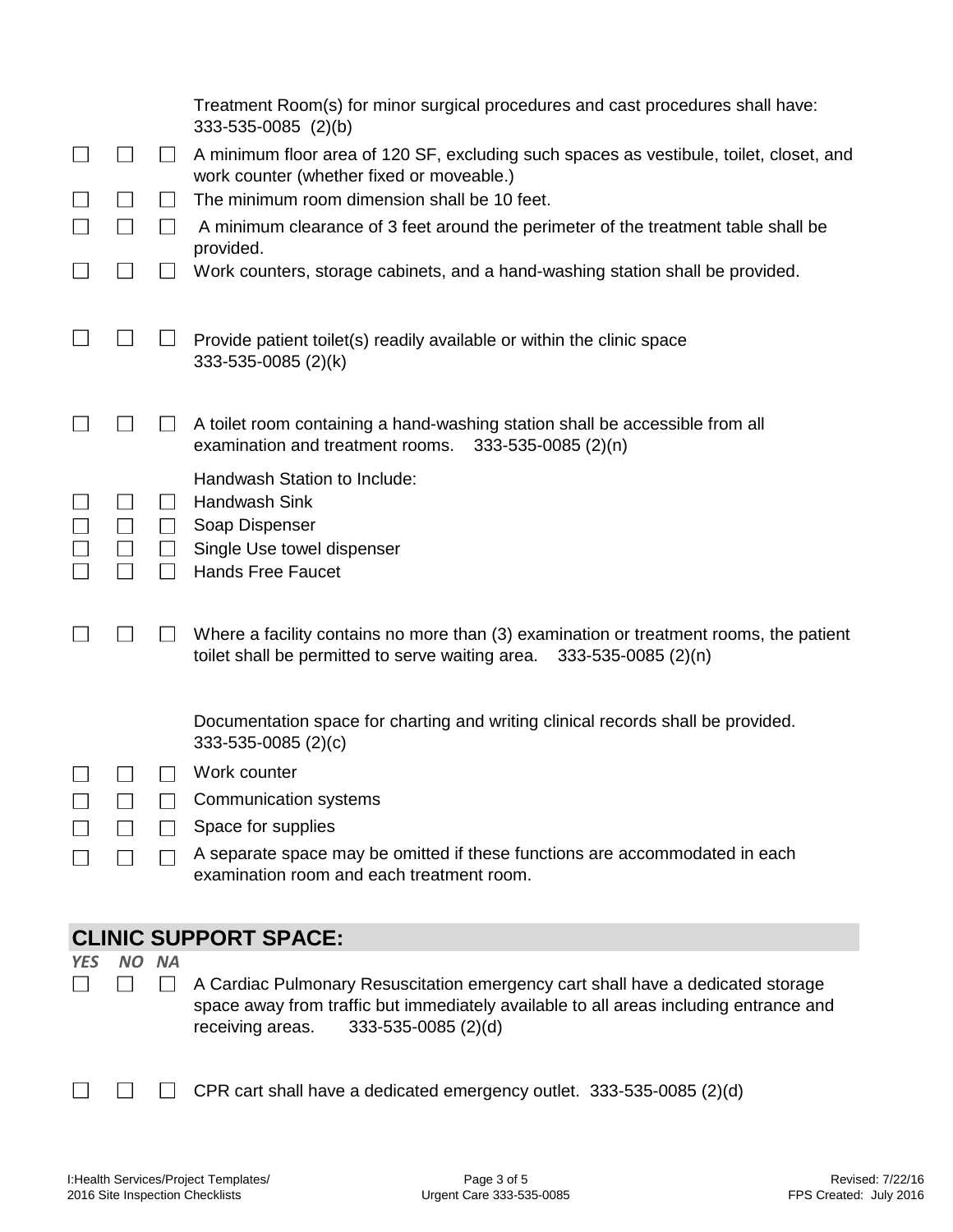|            |                            |              | Medication storage meeting Board of Pharmacy administrate rules, OAR chapter 855,<br>division 41.<br>333-535-0085 (2)(e)                                                                                                                                             |  |
|------------|----------------------------|--------------|----------------------------------------------------------------------------------------------------------------------------------------------------------------------------------------------------------------------------------------------------------------------|--|
|            |                            |              | A separate room or enclosed closet(s) for storing clean and sterile supplies shall be<br>provided. This storage shall be in addition to cabinets and shelves in treatment<br>rooms. Sterile items shall be protected from dust.<br>333-535-0085 (2)(f)               |  |
|            |                            |              | Provisions shall be made for separate collection and disposal of soiled materials. A<br>hand-washing station shall be provided. $333-535-0085$ (2)(g)                                                                                                                |  |
|            |                            |              | A system for sterilizing equipment and supplies shall be provided. Sterilizing<br>procedures may be done on or off-site. Disposable items may also be used to satisfy<br>functional needs. 333-535-0085 (2)(h)                                                       |  |
|            |                            |              | Laboratory facilities, meeting laboratory licensing rules under OAR 333-024 and OAR<br>333-535-0090 shall be readily available either within the department or through an<br>effective contract with nearby hospitals or laboratory services.<br>333-535-0085 (2)(i) |  |
|            |                            |              | Staff lounge and toilet facilities shall be readily available to the unit.<br>333-535-0085 (2)((j)                                                                                                                                                                   |  |
|            |                            |              | Filing cabinets and storage shall be provided for the safe and secure storage of<br>patients records with provisions for ready retrieval.<br>333-535-0085 (2)(m)                                                                                                     |  |
|            | <b>IMAGING FACILITIES:</b> |              |                                                                                                                                                                                                                                                                      |  |
| <b>YES</b> | <b>NO</b>                  | <b>NA</b>    |                                                                                                                                                                                                                                                                      |  |
|            |                            | $\mathsf{L}$ | Basic diagnostic procedures shall be provided and shall include the following for<br>imaging facilities. (these may be part of the outpatient service, off-site, shared, by<br>contract, or by referral) 333-535-0085 (2)(o)                                         |  |
|            |                            |              | If radiographic equipment is provided, the installation shall meet rules of the<br>Department of Human Service, Public Health Division, Radiation Protection Services<br>under OAR chapter 333, divisions 100 through 120.<br>333-535-0085 (2)(l)                    |  |

Support areas for imaging facilities: